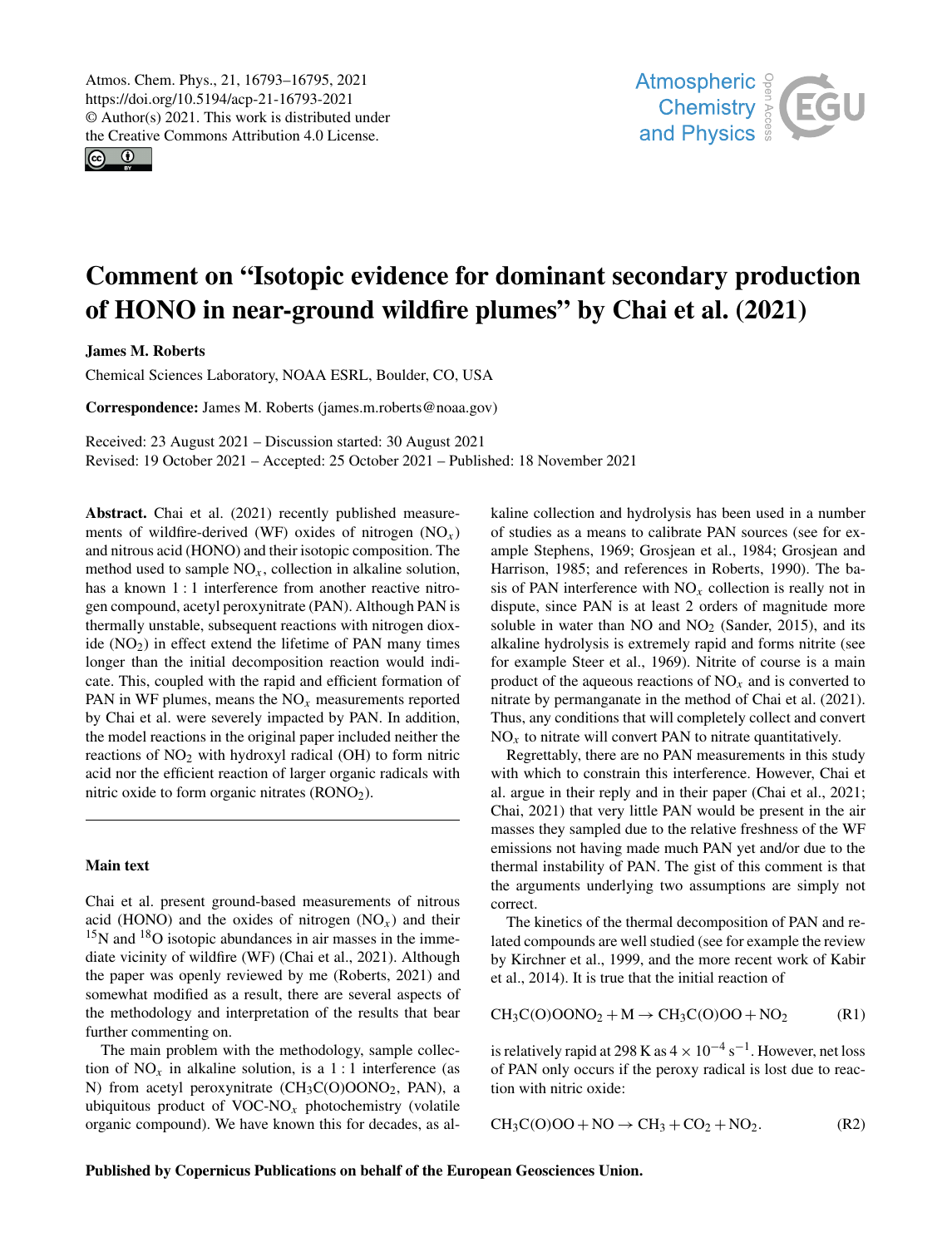The other main fate of the peroxyacetyl (PA) radical is recombination with NO<sub>2</sub> to reform PAN:

$$
CH_3C(0)OO + NO_2 \rightarrow CH_3C(0)OONO_2. \tag{R3}
$$

As a result, the loss of PAN due to thermal decomposition should be expressed as an effective net loss rate:

Net Loss Rate = 
$$
k_1
$$
{1 – ( $k_3$ [NO<sub>2</sub>]/( $k_3$ [NO<sub>2</sub>] +  $k_3$ [NO]))}. (R4)

This introduces a dependence of the loss rate on the ratio  $[NO<sub>2</sub>]/[NO]$  shown in Fig. 1. NO<sub>x</sub> measurements from the Chai et al. study itself correspond to lifetimes as long as 8 h, clearly long enough for PAN to persist at ground level and to be mixed throughout the daytime planetary boundary layer (PBL). This aspect of PAN chemistry has considerable experimental support (see for example Roberts et al., 2007) and is one of the reasons why PANs are universally observed at ground level. In fact, the only instances in which groundlevel PAN concentrations over the continent reach very low levels, essentially zero, are nighttime periods under very stable nocturnal boundary layers with local sources of nitric oxide (see for example Roberts et al., 2002). Daytime PAN levels are more characteristic of the entire daytime PBL because of the relatively long lifetime and PBL mixing times on the order of a few hours. The other major gas phase losses of PA radicals involve reactions with  $HO<sub>2</sub>$  or  $RO<sub>2</sub>$  radicals and have similar rate constants to Reactions (2) and (3), 1–  $2 \times 10^{-11}$  cm<sup>3</sup> molec<sup>-1</sup> s<sup>-1</sup>, so these will only be important when  $NO<sub>x</sub>$  levels are below 100 pptv or so. It should also be noted that other photochemical loss processes for PAN (photolysis, reaction with OH) are quite slow compared to thermal decomposition (Talukdar et al., 1995) and will not impact PAN in this environment. So, it is possible that the results of Chai et al. (2021) from young nighttime plumes could have been had very low to no PAN contributions, but all the other sampling instances will have had substantial contributions due to PAN.

The magnitude of this contribution could be quite large due to rapid a formation of PANs in WF plumes and the fact that long PAN lifetimes mean that formation of PANs aloft will impact the ground due to mixing. As indicated by the references quoted by Chai et al. (2021) and other relatively recent papers, PAN formation is often rapid in WF plumes, so  $PAN/NO<sub>x</sub>$  can reach or exceed 1 within a half to several hours. For example, Alvarado et al. (2010) observed 40 % conversion of WF  $NO<sub>x</sub>$  to PAN within a few hours, and Juncosa Callahorrano et al. (2020) found  $PAN/NO<sub>x</sub>$  averaged more than 1 after 1 h of processing during one of the same projects as Chai et al. So, we can conclude with considerable confidence that production of PAN from  $WF NO_x$  likely impacted air masses that authors have termed as "young daytime" and certainly impacted the air masses that have been categorized as "mixed" and "aged". There are ground-level measurements of PAN and oxides of nitrogen in the Boise, Idaho, urban area during the 2017 WF season (McClure and



Figure 1. The effective PAN thermal lifetime at 298 K as a function of  $[NO<sub>2</sub>]/[NO]$  based on Reactions (1)–(3).

Jaffe, 2018), and they show that PAN levels are a substantial fraction of odd nitrogen and are certainly significant relative to  $NO_x$ .

Chai et al. (2021) and Chai (2021) use the results of their  $15N-NO<sub>x</sub>$  measurements, particularly those of the aged categories, to argue against a significant contribution from PAN. However, their conceptual model does not take into account the other  $NO<sub>x</sub>$  chemistry that we know to be taking place in this environment: reaction of  $NO<sub>2</sub>$  to form  $HNO<sub>3</sub>$  from OH  $+NO<sub>2</sub>$ , the formation of organic nitrate species  $RONO<sub>2</sub>$  from reaction of  $RO<sub>2</sub>$  radicals with NO, and nighttime reactions of  $NO<sub>3</sub>$  and  $N<sub>2</sub>O<sub>5</sub>$ . So, PAN formation is not the only reactive nitrogen chemistry that will shift  $\delta^{15}$ N-NO<sub>x</sub> (which is actually  $\delta^{15}$ -(NO<sub>x</sub> + PAN) to lower values relative to the WF signature). This other  $NO<sub>x</sub>$  chemistry needs to be considered.

The community engaged in  $15N$  isotopic analysis appears to be left with a conundrum: why do  $15N$  signatures, from  $NO<sub>x</sub> + PAN$  and other reactions of  $NO<sub>x</sub>$ , not match their current understanding of the effects of photochemistry? As with many such situations, this is an opportunity to learn and refine our understanding of  $^{15}N$  cycling in atmospheric photochemistry.

*Code availability.* There was no code used in this manuscript aside from common data plotting software.

*Data availability.* No data sets were used in this article.

*Competing interests.* The contact author has declared that there are no competing interests.